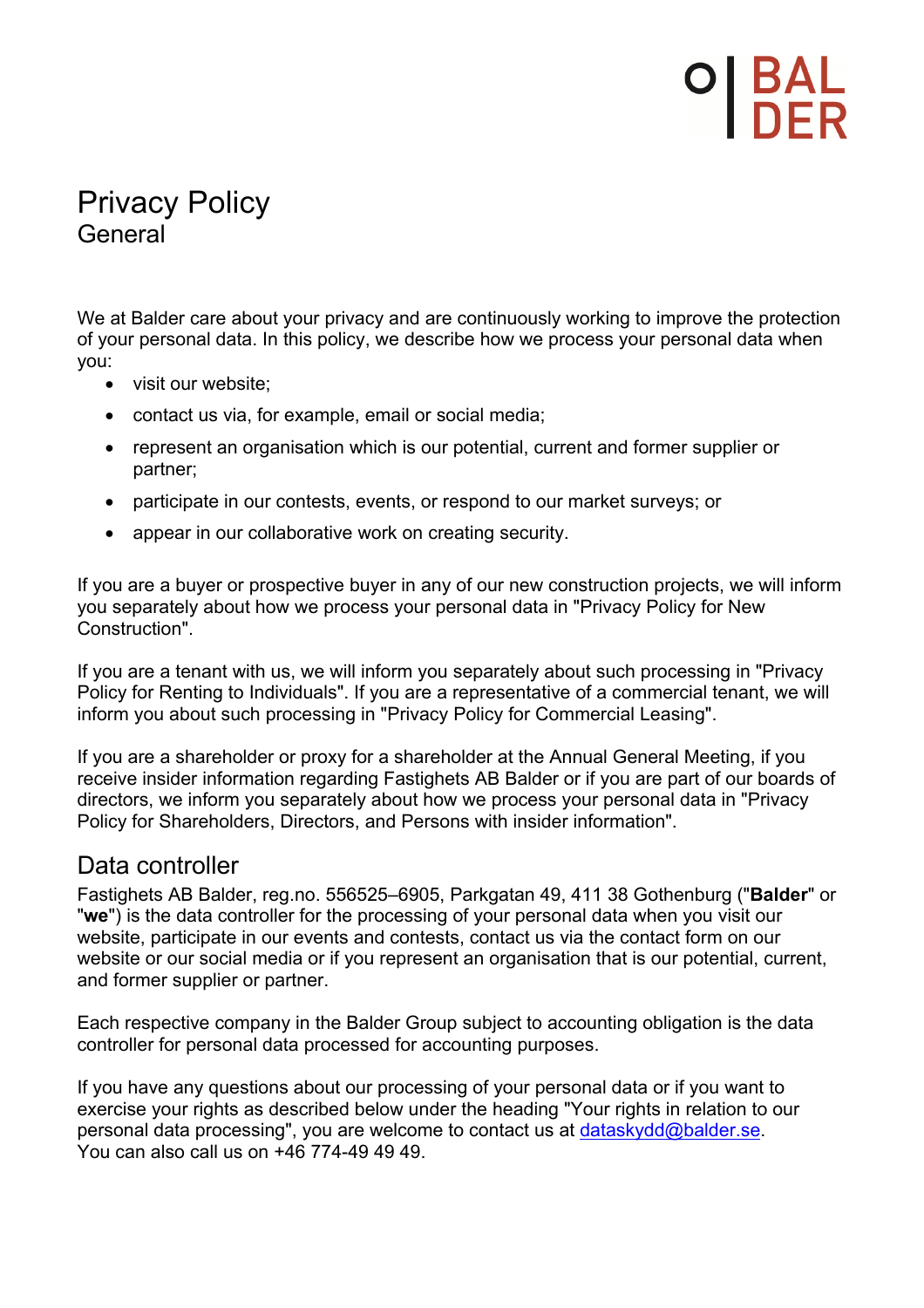## Summary of Balder's processing of your personal data

The following is a summary of how we process your personal data. Further down in this document, you will find more detailed information. Click on the links below to jump to the detailed information.

- We process several categories of personal data about you, such as your name and your contact details. We usually receive the personal data directly from you or the organisation you represent.
- We have compiled detailed information in tables below. This will give you a detailed description of our purposes, what personal data we process about you, our legal grounds, and our retention periods.
- Your personal data is processed by us within the Balder Group. In order for us to conduct our business activities, we need to share your personal data with other companies in certain situations, such as our IT suppliers, public authorities and third parties who help us improve our websites and in connection with marketing.
- Your personal data may be transferred outside the EU/EEA.
- You have several rights in relation to our processing of your personal data, such as the possibility to complain to the Swedish Authority for Privacy Protection (IMY) and the possibility to obtain an extract from the register showing what personal data we process.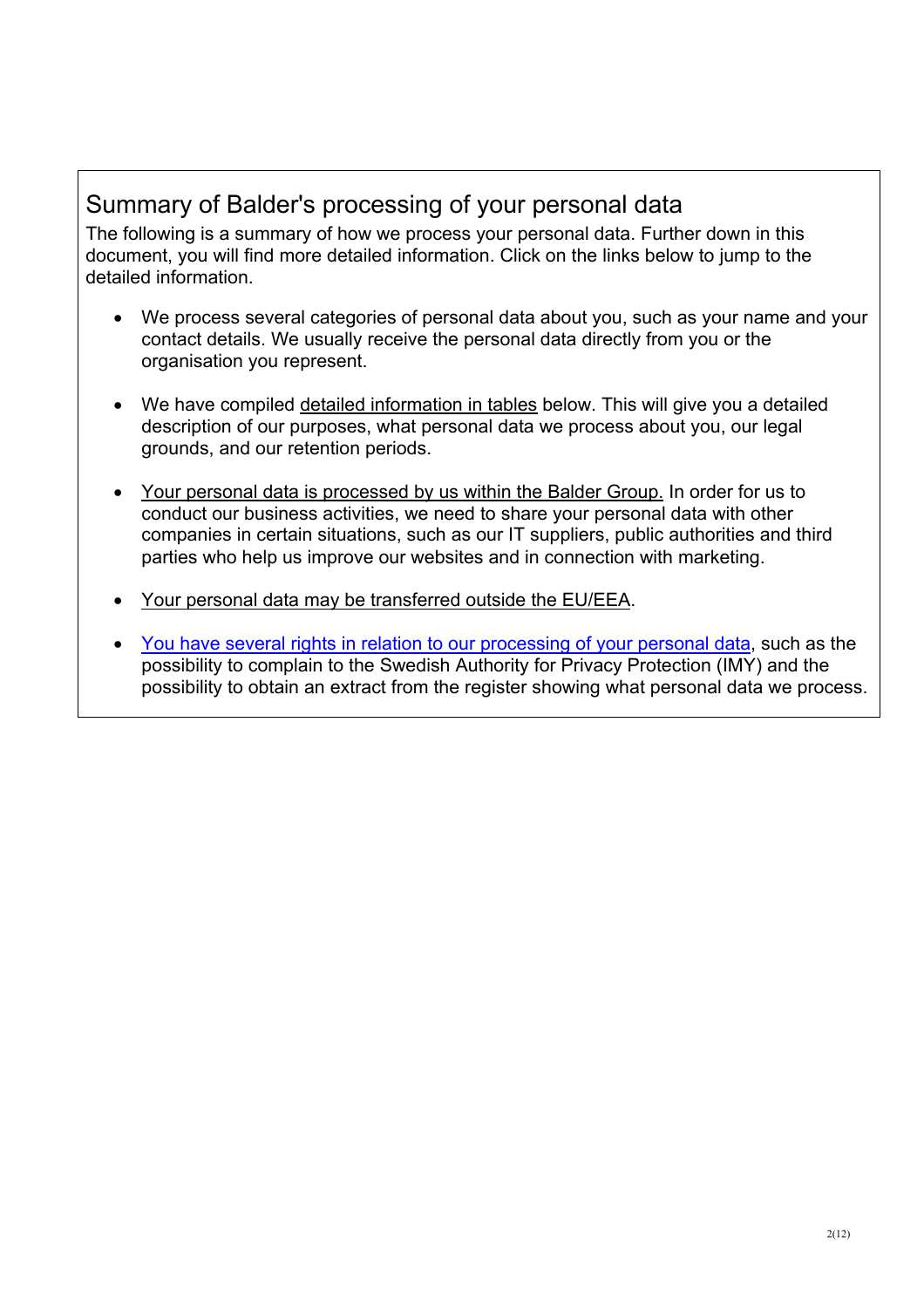## Detailed information about the processing of your personal data

In the tables below, you can read more about what personal data we process about you, why we process your personal data, how long we save your personal data, and what lawful basis we have for our processing.

### **For our communication**

Below you will find information about how we process your personal data when you contact us, visit our website or social media, or when we send marketing to you.

| When communicating with you                                                                   |                                                                                                                                                                                                                                  |                                                                                                                                                           |  |
|-----------------------------------------------------------------------------------------------|----------------------------------------------------------------------------------------------------------------------------------------------------------------------------------------------------------------------------------|-----------------------------------------------------------------------------------------------------------------------------------------------------------|--|
| <b>Purpose of the processing</b>                                                              | Personal data being processed                                                                                                                                                                                                    | <b>Lawful basis</b>                                                                                                                                       |  |
| Communicate with you who<br>contact us via email, telephone,<br>our website, or social media. | $\bullet$ Name<br>$\bullet$ Email address<br>• Telephone number<br>• Company affiliation, if any<br>• Social media username (only for<br>communication via social media)<br>• Other information you choose to<br>provide us with | <b>Balancing of interests</b><br>Our legitimate interest is to<br>communicate with you and maintain<br>our customer service and answer your<br>questions. |  |

**Retention period:** We save your data as long as our legitimate interest remains after we have completed our communication.

On social media, your comments and our communication remain until you delete the comments and/or communication yourself. Materials that may be perceived as inappropriate or offensive will be removed earlier than this on a regular basis in accordance with our social media policy.

| To send newsletters                                                                                       |                               |                                                                                                                                            |
|-----------------------------------------------------------------------------------------------------------|-------------------------------|--------------------------------------------------------------------------------------------------------------------------------------------|
| <b>Purpose of the processing</b>                                                                          | Personal data being processed | <b>Lawful basis</b>                                                                                                                        |
| Sending newsletters with<br>offers and information via<br>email that you have<br>announced that you want. | $\bullet$ Email address       | Consent<br>We obtain your consent to provide you<br>with relevant information about Balder<br>and our projects through our<br>newsletters. |

**Retention period:** We will continue to send you newsletters until you unsubscribe or otherwise ask us to stop sending newsletters.

You can decline marketing from us at any time. If you decline, your personal data will be stored in our deregistration register until further notice. You can read more about this processing below in this policy.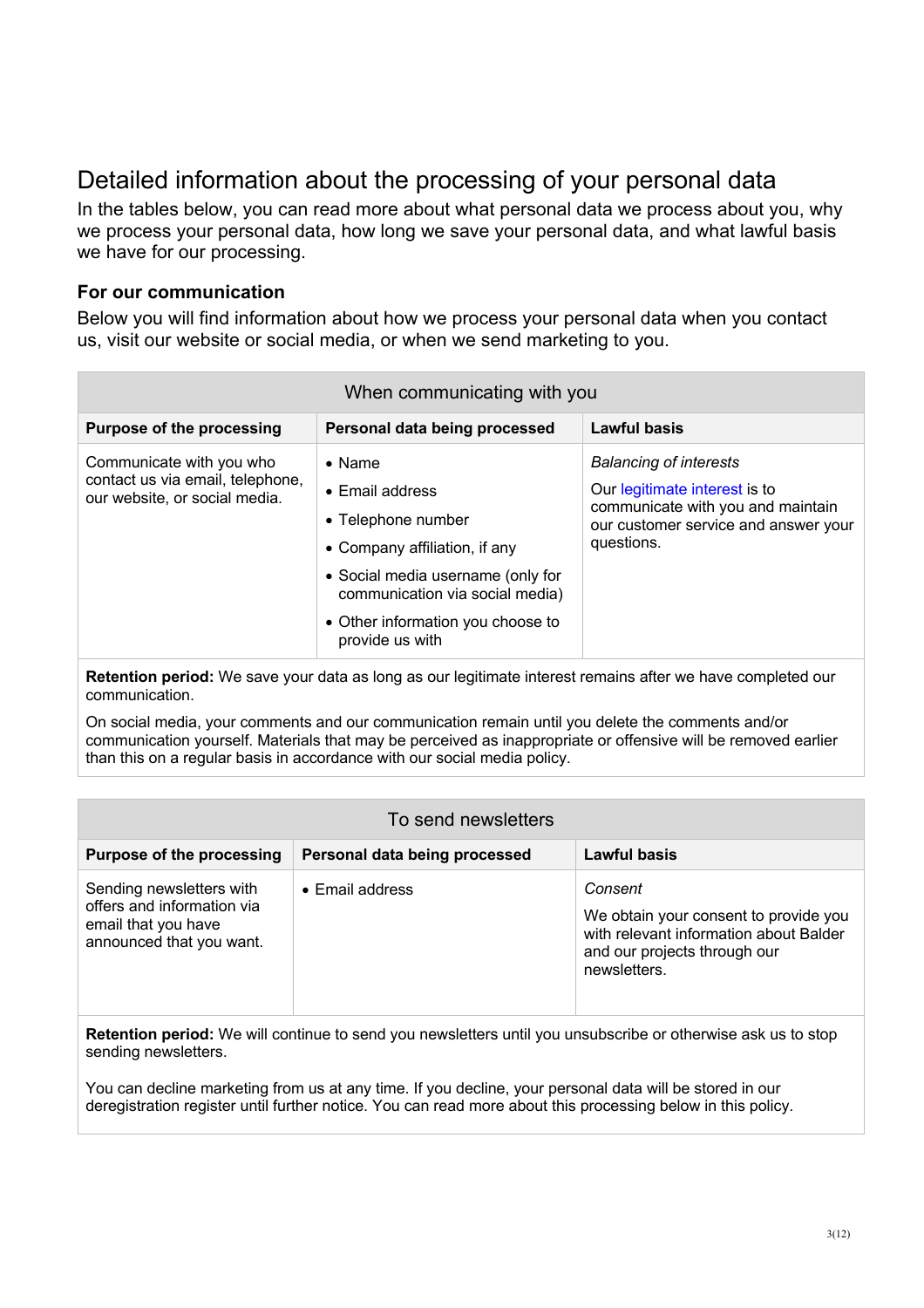| Press Release & Press Room                                                                                                        |                                                                               |                                                                                                                                                                                          |
|-----------------------------------------------------------------------------------------------------------------------------------|-------------------------------------------------------------------------------|------------------------------------------------------------------------------------------------------------------------------------------------------------------------------------------|
| <b>Purpose of the processing</b>                                                                                                  | Personal data being processed                                                 | Lawful basis                                                                                                                                                                             |
| Sending press releases to<br>you who are a journalist.                                                                            | $\bullet$ Name<br>$\bullet$ Email<br>• Telephone number                       | <b>Balancing of interests</b><br>Our legitimate interest is to provide<br>information about events and news<br>concerning Balder.                                                        |
| To administer subscribers<br>who have signed up to<br>receive Balder's interim<br>reports, annual reports, and<br>press releases. | $\bullet$ Name<br>$\bullet$ Email address<br>• Company affiliation (optional) | <b>Balancing of interests</b><br>Our legitimate interest is to send<br>interim reports, annual reports, and<br>press releases to people who have<br>chosen to subscribe to our mailings. |

**Retention period:** We save your data until the press release is sent. If you have signed up for our press room, we save your personal data until you choose to deregister.

| To analyse how our website is used                                                                     |                                                                   |                                                                     |
|--------------------------------------------------------------------------------------------------------|-------------------------------------------------------------------|---------------------------------------------------------------------|
| <b>Purpose of the processing</b>                                                                       | Personal data being processed                                     | Lawful basis                                                        |
| View and analyse visitor<br>statistics on our website and<br>improve the functionality on the<br>same. | • IP address and other technical<br>information about your device | Consent<br>We obtain your consent in connection<br>with your visit. |

**Retention period:** We save your data for a maximum of 26 months.

| To show personalised offers from us on other pages you visit                                                                                                                                                                                                                                                                                                                                                                          |                                                                                                                                                                                                                                                                                                |                                                                                                                                                                                                                                                                                                                                                                                                                                                                   |
|---------------------------------------------------------------------------------------------------------------------------------------------------------------------------------------------------------------------------------------------------------------------------------------------------------------------------------------------------------------------------------------------------------------------------------------|------------------------------------------------------------------------------------------------------------------------------------------------------------------------------------------------------------------------------------------------------------------------------------------------|-------------------------------------------------------------------------------------------------------------------------------------------------------------------------------------------------------------------------------------------------------------------------------------------------------------------------------------------------------------------------------------------------------------------------------------------------------------------|
| <b>Purpose of the processing</b>                                                                                                                                                                                                                                                                                                                                                                                                      | Personal data being processed                                                                                                                                                                                                                                                                  | <b>Lawful basis</b>                                                                                                                                                                                                                                                                                                                                                                                                                                               |
| Market Balder by showing<br>offers and new projects we<br>believe are of interest to<br>you. We show marketing<br>tailored for you on Google<br>and/or Facebook as well as<br>other websites that you visit.<br>We do this based on such<br>information that these<br>parties already have about<br>you and such information<br>that we have collected.<br>We may display offers by<br>using marketing services<br>from Google and/or | $\bullet$ IP address<br>• Your geographical location<br>Afterwards, you will see search results<br>and banner ads based on:<br>• Analysis of how you use our website<br>• Information that the marketing<br>services already have about you,<br>e.g. from which website you found<br><b>us</b> | Consent<br>We obtain your consent to provide you<br>as a customer and other potential<br>customers with personalised marketing<br>relevant to you based on the<br>information we have collected about<br>you, e.g., things you have shown an<br>interest in on our website.<br>Here you can make a choice about the<br>marketing you see from Google and<br>here on Facebook under the heading<br>"How can you control your<br>Information?" you can choose which |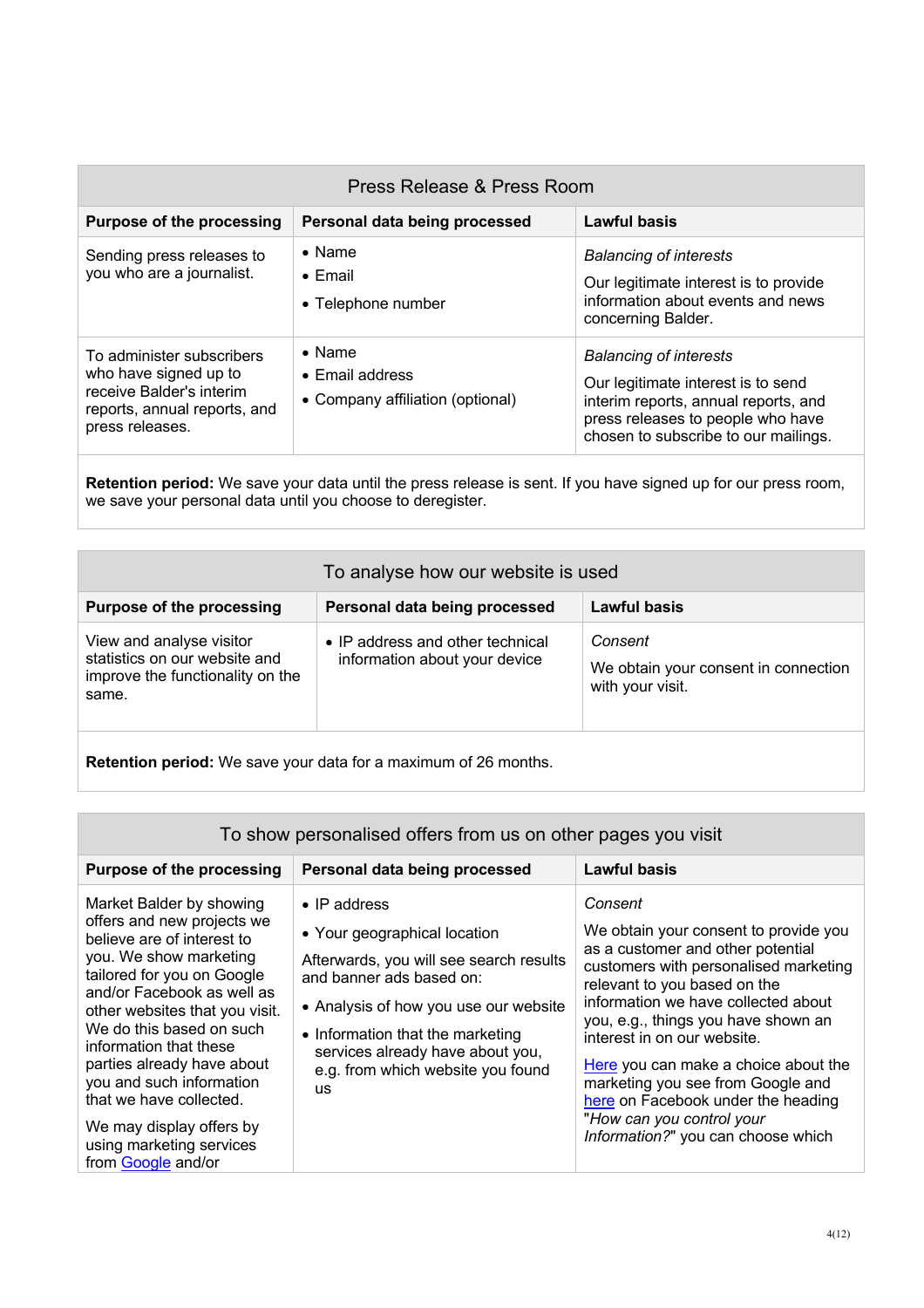| Eacebook | marketing you want to see on<br>Facebook. |
|----------|-------------------------------------------|
|          |                                           |

**Retention period:** You will see marketing from us for 6 months from your last visit to our website.

Google and/or Facebook will continue to process your personal data as independent data controllers. You can read about how long Google and/or **Facebook** store your personal data in their respective privacy policies.

**Profiling:** We use automated decision-making, so-called profiling, to show you the offers that we believe are best suited for you and to provide personalised marketing. Profiling is done because we would not otherwise be able to show or send you relevant offers and marketing. Without this profiling, you would be seeing offers that are not relevant to you. You have the right to object to profiling. You can read more about your right to object to our processing of your personal data in the section below that deals with your rights.

#### **Partners and suppliers**

Below, you will find information about how we process your personal data when you represent one of our suppliers or partners.

| Contact with suppliers and partners                                                                                                |                                                                 |                                                                                                                                       |
|------------------------------------------------------------------------------------------------------------------------------------|-----------------------------------------------------------------|---------------------------------------------------------------------------------------------------------------------------------------|
| <b>Purpose of the processing</b>                                                                                                   | Personal data being processed                                   | <b>Lawful basis</b>                                                                                                                   |
| Communicate with you who<br>represent an organisation<br>that is a potential, existing,<br>or former supplier or partner<br>to us. | $\bullet$ Name<br>$\bullet$ Email address<br>• Telephone number | <b>Balancing of interests</b><br>Our legitimate interest is to contact a<br>potential, existing, or previous supplier<br>and partner. |

**Retention period:** We delete your data if you no longer represent the organisation or if your contact details are no longer relevant. If we have concluded an agreement with your organisation, we save your contact details in accordance with what is stated below under "Agreements with suppliers and partners".

| Tenders for projects                           |                                                                                        |                                                                                                     |
|------------------------------------------------|----------------------------------------------------------------------------------------|-----------------------------------------------------------------------------------------------------|
| <b>Purpose of the processing</b>               | Personal data being processed                                                          | Lawful basis                                                                                        |
| Submit and receive tenders<br>for our projects | $\bullet$ Name<br>$\bullet$ Email address<br>• Telephone number<br>• Information in CV | <b>Balancing of interests</b><br>Our legitimate interest is to be able to<br>procure for a project. |

**Retention period:** We save your data until the warranty period for the project in question has expired, as a general rule, ten years after the approved final inspection. However, if we do not proceed with the tender where your data is relevant, we delete your data.

| Agreements with suppliers and partners                 |                               |                               |
|--------------------------------------------------------|-------------------------------|-------------------------------|
| Purpose of the processing                              | Personal data being processed | <b>Lawful basis</b>           |
| Negotiate, conclude, and<br>administer agreements with | $\bullet$ Name                | <b>Balancing of interests</b> |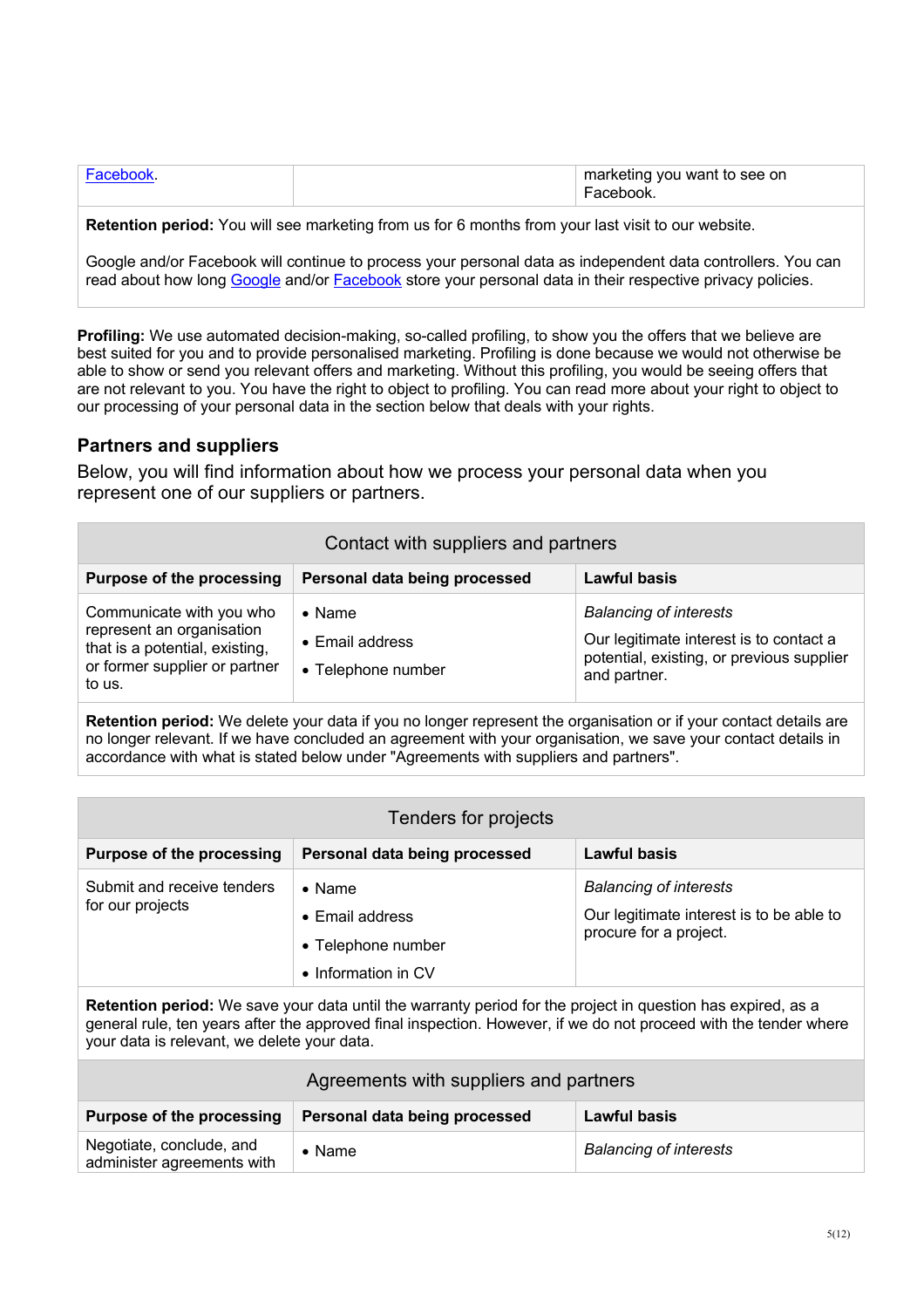| the organisation you | • Email address                                                                     | Our legitimate interest is to fulfil our                                                                                                                                         |
|----------------------|-------------------------------------------------------------------------------------|----------------------------------------------------------------------------------------------------------------------------------------------------------------------------------|
| represent.           | • Telephone number<br>• Personal identity number if you<br>operate as a sole trader | agreement with your organisation.<br>If you are a sole trader, we process<br>your personal identity number to<br>ensure that we enter into an agreement<br>with the right party. |
|                      |                                                                                     |                                                                                                                                                                                  |

**Retention period:** We save your data until the agreement with the organisation you represent has expired or if we learn that you no longer represent the organisation in question. If your personal data in the form of your signature is included in the agreement, it will generally be deleted after ten years from the conclusion of the agreement.

However, your information may be stored longer for other purposes, such as accounting purposes, see more below.

| Manage invoicing                       |                                                                                                                                  |                                                                                                                                                                                                                                                     |
|----------------------------------------|----------------------------------------------------------------------------------------------------------------------------------|-----------------------------------------------------------------------------------------------------------------------------------------------------------------------------------------------------------------------------------------------------|
| <b>Purpose of the processing</b>       | Personal data being processed                                                                                                    | Lawful basis                                                                                                                                                                                                                                        |
| To manage and administer<br>invoicing. | $\bullet$ Name<br>$\bullet$ Email address<br>• Telephone number<br>• Personal identity number if you<br>operate as a sole trader | <b>Balancing of interests</b><br>Our legitimate interest is to fulfil our<br>agreement with your organisation.<br>If you are a sole trader, we process<br>your personal identity number to<br>ensure that you are the correct<br>contracting party. |

**Retention period:** We save your personal data until the payment is completed.

However, the information may be stored longer for accounting purposes, see more below.

| Manage projects                                                                                                                                           |                                                                 |                                                                                          |
|-----------------------------------------------------------------------------------------------------------------------------------------------------------|-----------------------------------------------------------------|------------------------------------------------------------------------------------------|
| <b>Purpose of the processing</b>                                                                                                                          | Personal data being processed                                   | Lawful basis                                                                             |
| Manage projects, such as<br>residential real estate<br>projects, and communicate<br>with you who represent an<br>organisation involved in the<br>project. | $\bullet$ Name<br>$\bullet$ Email address<br>• Telephone number | <b>Balancing of interests</b><br>Our legitimate interest is to complete<br>our projects. |

**Retention period:** We save your data until the project is completed.

However, we delete your data earlier if we learn that you no longer represent the organisation.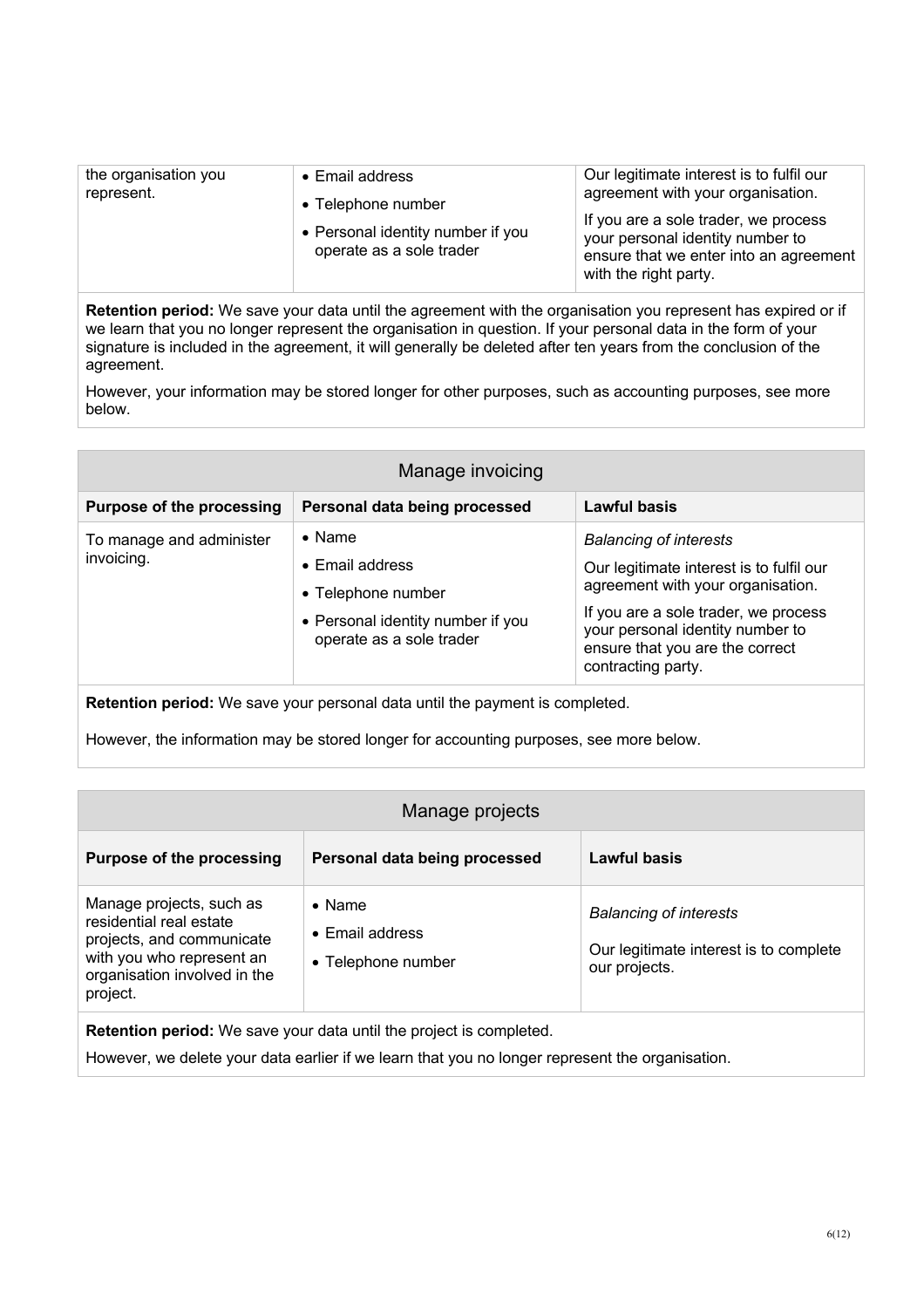## **Carry out contests, events, and market research**

Below, you will find information about how we process your personal data when you participate in our contests, in connection with our events, and when we conduct market research and evaluations.

| Contests                                                             |                                                                                                                                                                        |                                                                                                                                                                |
|----------------------------------------------------------------------|------------------------------------------------------------------------------------------------------------------------------------------------------------------------|----------------------------------------------------------------------------------------------------------------------------------------------------------------|
| <b>Purpose of the processing</b>                                     | Personal data being processed                                                                                                                                          | <b>Lawful basis</b>                                                                                                                                            |
| Organise and administer<br>physical or digital contests.             | $\bullet$ Name<br>• Email address<br>• Telephone number<br>• Other information you have<br>provided as part of the contest,<br>such as social media names or<br>photos | <b>Balancing of interests</b><br>Our legitimate interest is to administer<br>and organise contests and market<br>Balder as well as our services and<br>offers. |
| <b>Detention negled:</b> We cous your data until the contact is over |                                                                                                                                                                        |                                                                                                                                                                |

**Retention period:** We save your data until the contest is over.

| Carry out events                                                                                                                                                                                           |  |  |
|------------------------------------------------------------------------------------------------------------------------------------------------------------------------------------------------------------|--|--|
| <b>Lawful basis</b>                                                                                                                                                                                        |  |  |
| <b>Balancing of interests</b><br>Our legitimate interest is to invite you<br>to our events.                                                                                                                |  |  |
| <b>Balancing of interests</b><br>Our legitimate interest is to organise<br>events.<br>Consent<br>If we process dietary preferences that<br>can be linked to health or religion, we<br>obtain your consent. |  |  |
| Consent<br>For this processing, we obtain your<br>consent.                                                                                                                                                 |  |  |
|                                                                                                                                                                                                            |  |  |

**Retention period:** We save your data until the event is completed. We save photographs or videos where you appear as long as the relevant consent remains valid.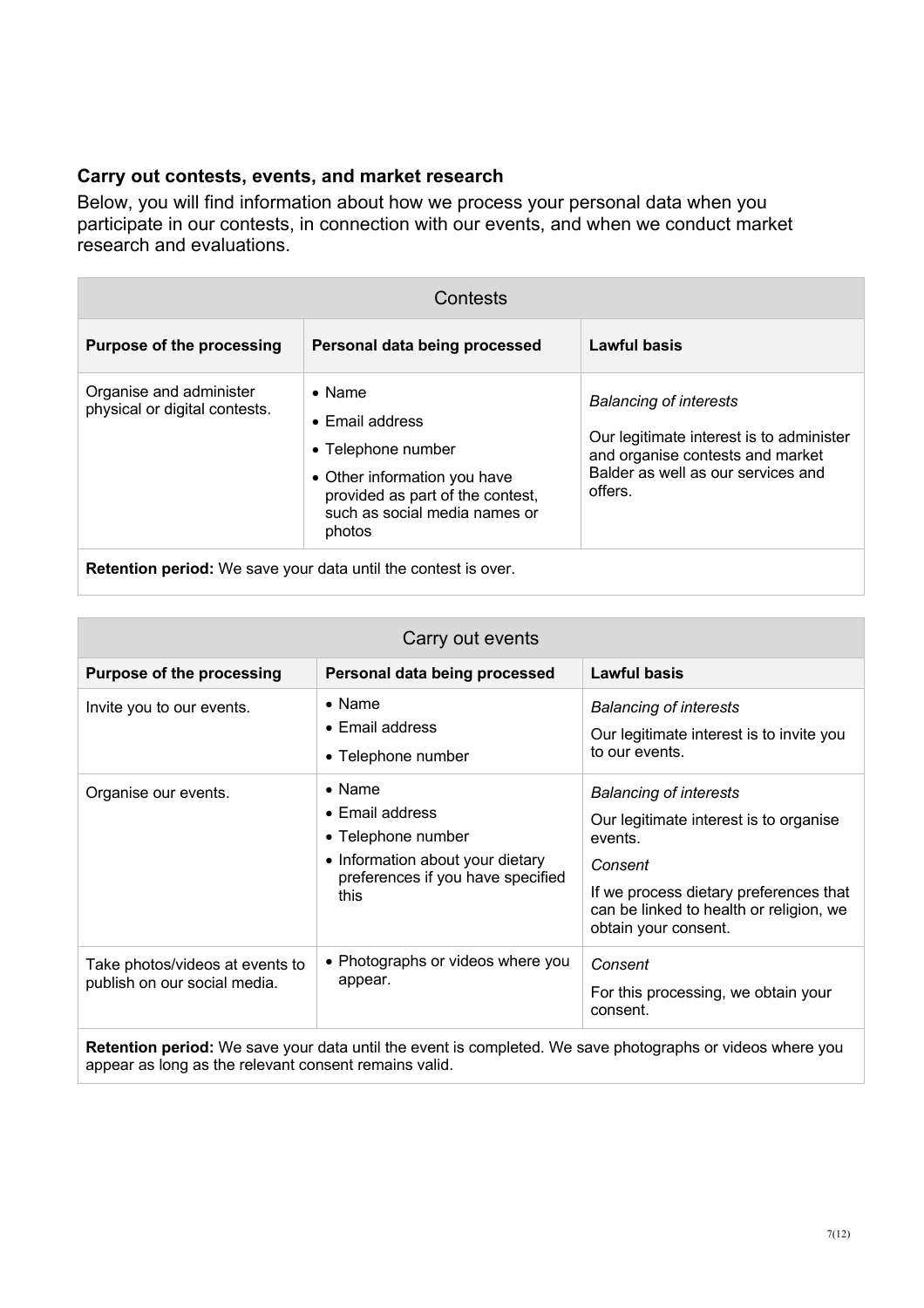| Market research and evaluations                                                                            |                                                                                                              |                                                                                                                                                            |
|------------------------------------------------------------------------------------------------------------|--------------------------------------------------------------------------------------------------------------|------------------------------------------------------------------------------------------------------------------------------------------------------------|
| <b>Purpose of the processing</b>                                                                           | Personal data being processed                                                                                | <b>Lawful basis</b>                                                                                                                                        |
| Send market surveys or<br>evaluations to you who have<br>participated in one of our<br>contests or events. | $\bullet$ Name<br>• Email address<br>• Telephone number<br>• The answers you provide in the<br>market survey | <b>Balancing of interests</b><br>Our legitimate interest is to evaluate<br>our events and improve future events,<br>contests, and our business activities. |

**Retention period:** We save your data for this purpose until the survey is completed and six weeks thereafter.

#### **Our image bank**

Below you will find information about how we process your personal data if you appear in our image or video material.

| <b>Lawful basis</b>                                                                                              |
|------------------------------------------------------------------------------------------------------------------|
| <b>Fulfil agreements</b><br>The processing is done if we have<br>concluded a model or film contract<br>with you. |
|                                                                                                                  |

**Retention period:** How long we use and save materials where you appear is set out in each respective model contract. The starting point is that we save the images for five years.

#### **Our crime prevention and security-creating collaboration**

Below, you will find information on how we process your personal data if you are involved in our crime prevention and security-creating work for any reason.

| Crime prevention and security creation                                                                                                                                                                                                                                                   |                                                                                                  |                                                                                                                                                                  |
|------------------------------------------------------------------------------------------------------------------------------------------------------------------------------------------------------------------------------------------------------------------------------------------|--------------------------------------------------------------------------------------------------|------------------------------------------------------------------------------------------------------------------------------------------------------------------|
| <b>Purpose of the processing</b>                                                                                                                                                                                                                                                         | Personal data being processed                                                                    | <b>Lawful basis</b>                                                                                                                                              |
| Individually and in collaboration<br>with other stakeholders report,<br>investigate, and evaluate unsafe<br>incidents and/or places, as well<br>as planning and implementation<br>of measures regarding such<br>incidents and/or places, linked<br>to our properties and/or<br>projects. | • Information stated in connection<br>with the reported incident/place,<br>e.g., street address. | <b>Balancing of interests</b><br>Our legitimate interest is to participate<br>in the work of creating a safe<br>community for our tenants and tenant-<br>owners. |

**Retention period:** We save your data for as long as our legitimate interest remains.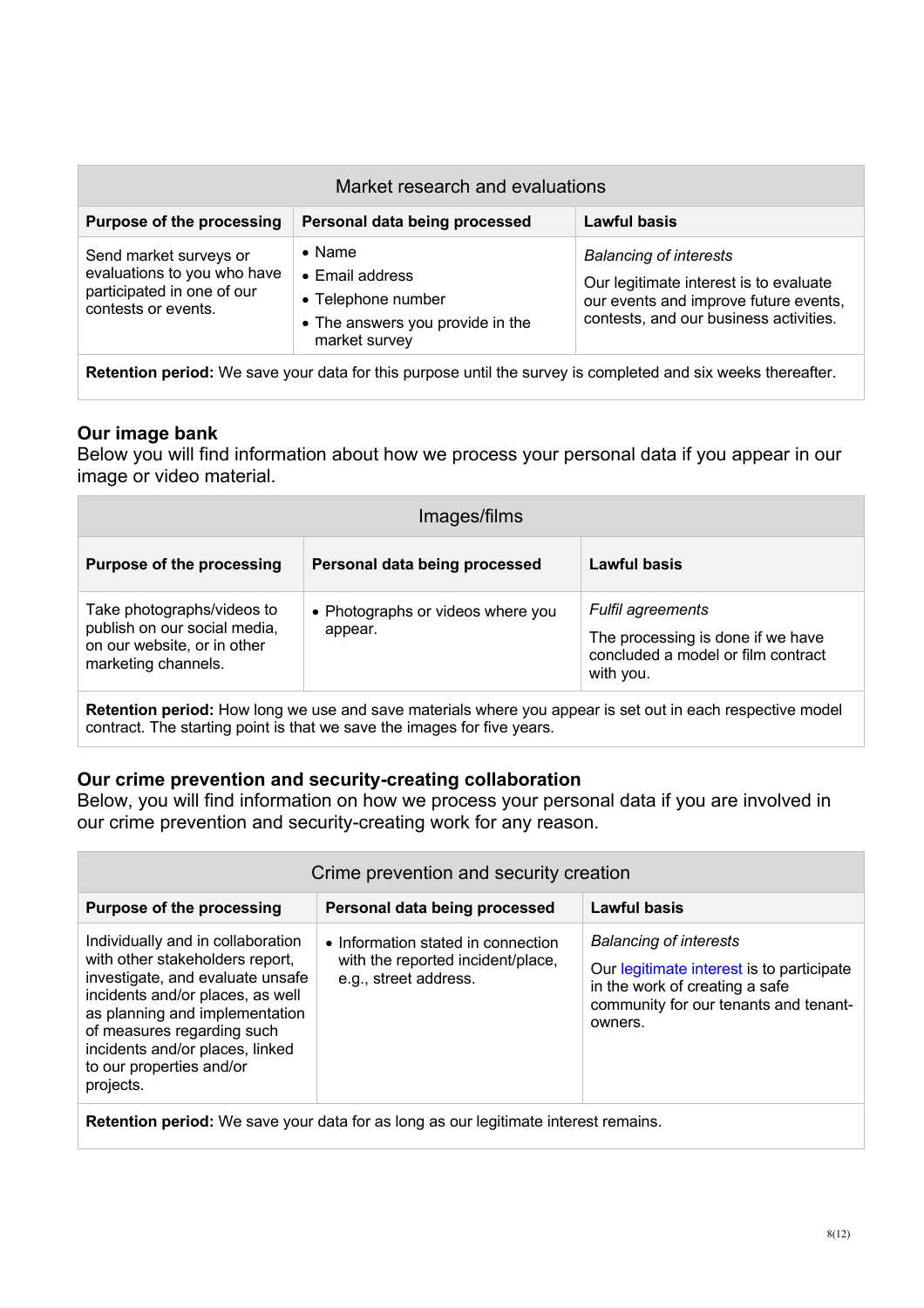### **Legal obligation**

Below, you will find information about how we process your personal data when we must process your personal data to fulfil our legal obligations such as accounting purposes and in relation to the Marketing Act.

| Accounting                             |                                                                                                                 |                                                                                                  |
|----------------------------------------|-----------------------------------------------------------------------------------------------------------------|--------------------------------------------------------------------------------------------------|
| <b>Purpose of the processing</b>       | Personal data being processed                                                                                   | Lawful basis                                                                                     |
| Comply with accounting<br>legislation. | $\bullet$ Name<br>• Payment history, transactions, and<br>other material that constitutes<br>accounting records | Legal obligation<br>The processing is necessary to<br>comply with the Swedish Accounting<br>Act. |

**Retention period:** We save data in accounting records up to and including the seventh year after the end of the calendar year in which the financial year ended.

| If you have asked us to stop sending marketing                                                                                                                                                                |                               |                                                                                                                                                               |
|---------------------------------------------------------------------------------------------------------------------------------------------------------------------------------------------------------------|-------------------------------|---------------------------------------------------------------------------------------------------------------------------------------------------------------|
| <b>Purpose of the processing</b>                                                                                                                                                                              | Personal data being processed | <b>Lawful basis</b>                                                                                                                                           |
| If you have announced that<br>you do not wish to receive<br>our marketing, we will store<br>a notice to that effect in a<br>"deregistration register" to<br>ensure that we do not<br>market ourselves to you. | $\bullet$ Email address       | Legal obligation<br>We have an obligation under the<br>Marketing Act to ensure that you do not<br>receive mailings that you have<br>requested not to receive. |

**Retention period:** You will be in our deregistration register until further notice.

#### **Legal matters**

Below, you will find information about how we process your personal data when we or you have a legal claim or when we otherwise are in contact regarding legal matters

| Legal matters                                                                          |                                                                    |                               |
|----------------------------------------------------------------------------------------|--------------------------------------------------------------------|-------------------------------|
| <b>Purpose of the processing</b>                                                       | Personal data being processed                                      | Lawful basis                  |
| Handle legal matters and<br>claims, such as warranties,<br>payments, or other matters. | $\bullet$ Name<br>• Address<br>• Information relevant to the case, | <b>Balancing of interests</b> |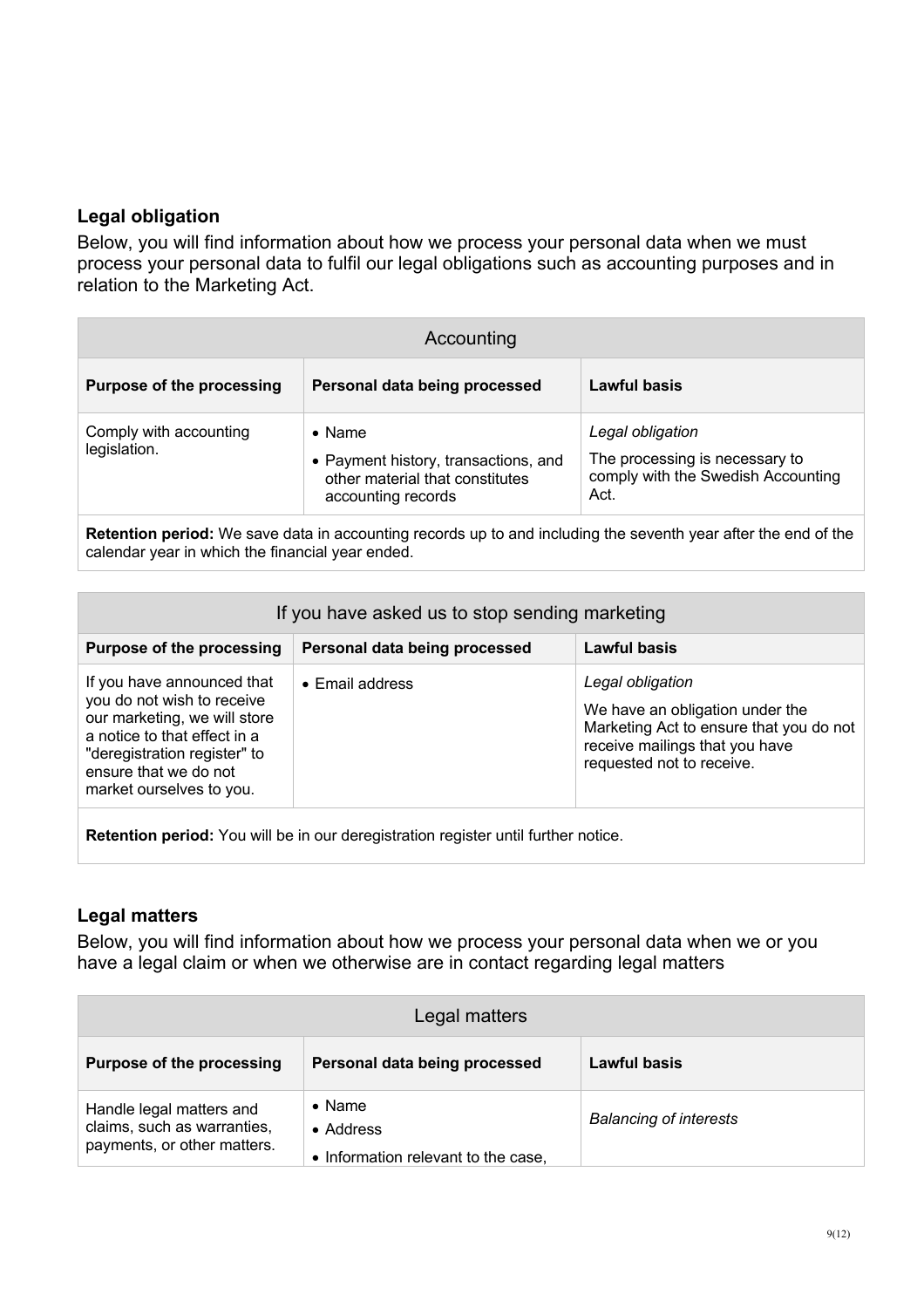| such as an inspection record                                                                                   | Our legitimate interest is to defend<br>ourselves against and defend our legal<br>claims. |
|----------------------------------------------------------------------------------------------------------------|-------------------------------------------------------------------------------------------|
| Retention period: As a starting point, we save your data for the entire warranty period or until the matter is |                                                                                           |

finally settled.

## What does the balancing of interests mean?

As stated above, in certain situations we process your personal data based on the balancing of interests. The balancing of interests means that we process your personal data when the processing is necessary for purposes related to our legitimate interests. Our legitimate interests will only constitute a lawful basis for the processing of your personal data if your interests and fundamental rights and freedoms do not outweigh our legitimate interests.

*If you would like to know more about how we have made this assessment or object to it, you are welcome to contact us at the contact details provided above.*

In certain situations, we process your personal data after you have given your consent to the processing. These situations are described above and you can withdraw your consent at any time. If you withdraw all or part of your consent, we will cease processing for that purpose.

## With whom do we share your personal data?

We share your personal information with companies within our group and with our partners and suppliers as below.

- If you represent an organisation that is our potential, current, and previous supplier or partner, we share your personal data with the company in our group relevant to the contact or agreement in question;
- Our IT suppliers who process personal data on our behalf as data processor;
- Public authorities and courts when we have a legal obligation to do so or in cases where we have a legal claim;
- Social media if you participate in a contest or if we publish an image in which you participate;
- Google, which analyses your use of our website to improve the functionality of the website and provide you with relevant marketing;
- Facebook to provide you with relevant marketing;
- Other third party we use to provide you with personalised marketing through digital channels; and
- External partners who help us administer our marketing.

*If you would like more information about how we share your personal data, you are welcome to contact us at the contact details provided above.*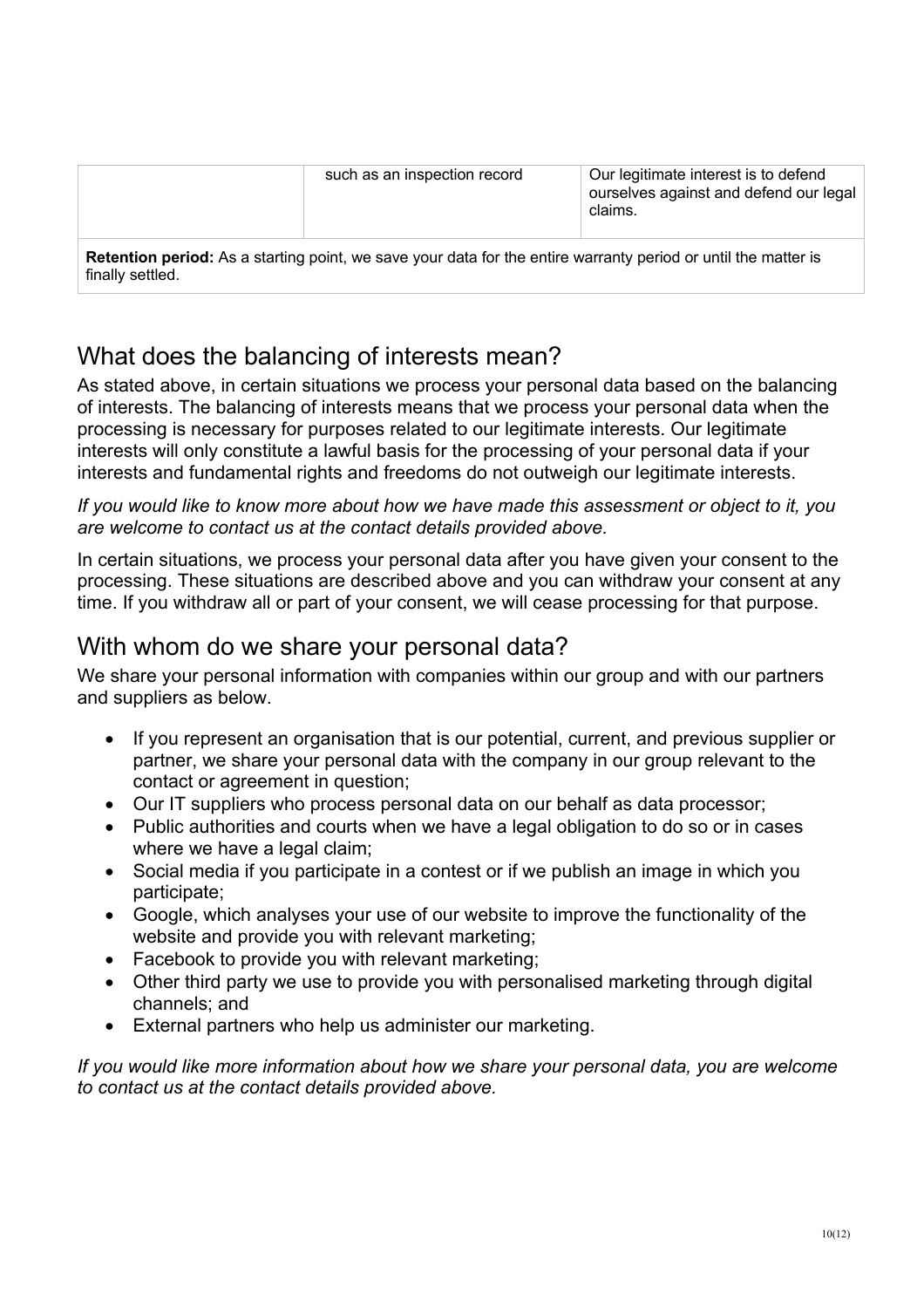## Processing of your personal data outside the EU/EEA

The IT suppliers we use may transfer personal data outside the EU/EEA. This is done if the transfer is supported by the EU General Data Protection Regulation (GDPR). This means that the transfer can be based on, for example, European Commission decisions or standard contractual clauses with additional security measures.

*If you would like more information about how your personal data is processed outside the EU/EEA, you are welcome to contact us at the contact details provided at the beginning of this Privacy Policy.*

## Your rights

You have several rights in relation to our processing of your personal data. To exercise your rights, you are welcome to contact us. Our contact details are provided at the beginning of this policy.

## **Right of access**

You have the right to receive confirmation of whether we process your personal data and the right to access information about how the personal data is processed, such as the purposes of the processing and what categories of personal data the processing applies to. You also have the right to a copy of the personal data we process about you.

## **Right to rectification and right to object to processing**

You have the right to have inaccurate personal data corrected without undue delay (for example, if you have changed contact details) and the right to have incomplete personal data supplemented.

You can object to personal data processing based on a balancing of interests at any time. If we can demonstrate that our legitimate interests in the processing outweigh your interests and fundamental rights and freedoms or if our processing is for the determination, exercise, or defence of legal claims, we may continue our processing despite your objection.

## **Right to erasure (right to be forgotten)**

You have the right to request erasure of your personal data if:

- the personal data are no longer necessary in relation to the purposes for which they were collected or otherwise processed;
- you withdraw the consent on which the processing is based and there is no other legal ground for the processing;
- you object to the processing and there are no legitimate grounds for continuing our processing;
- the personal data have been unlawfully processed; or
- the personal data must be erased for compliance with a legal obligation to which we are subject.

## **Right to restriction of processing**

You have the right to request that the processing of your personal data be restricted if: